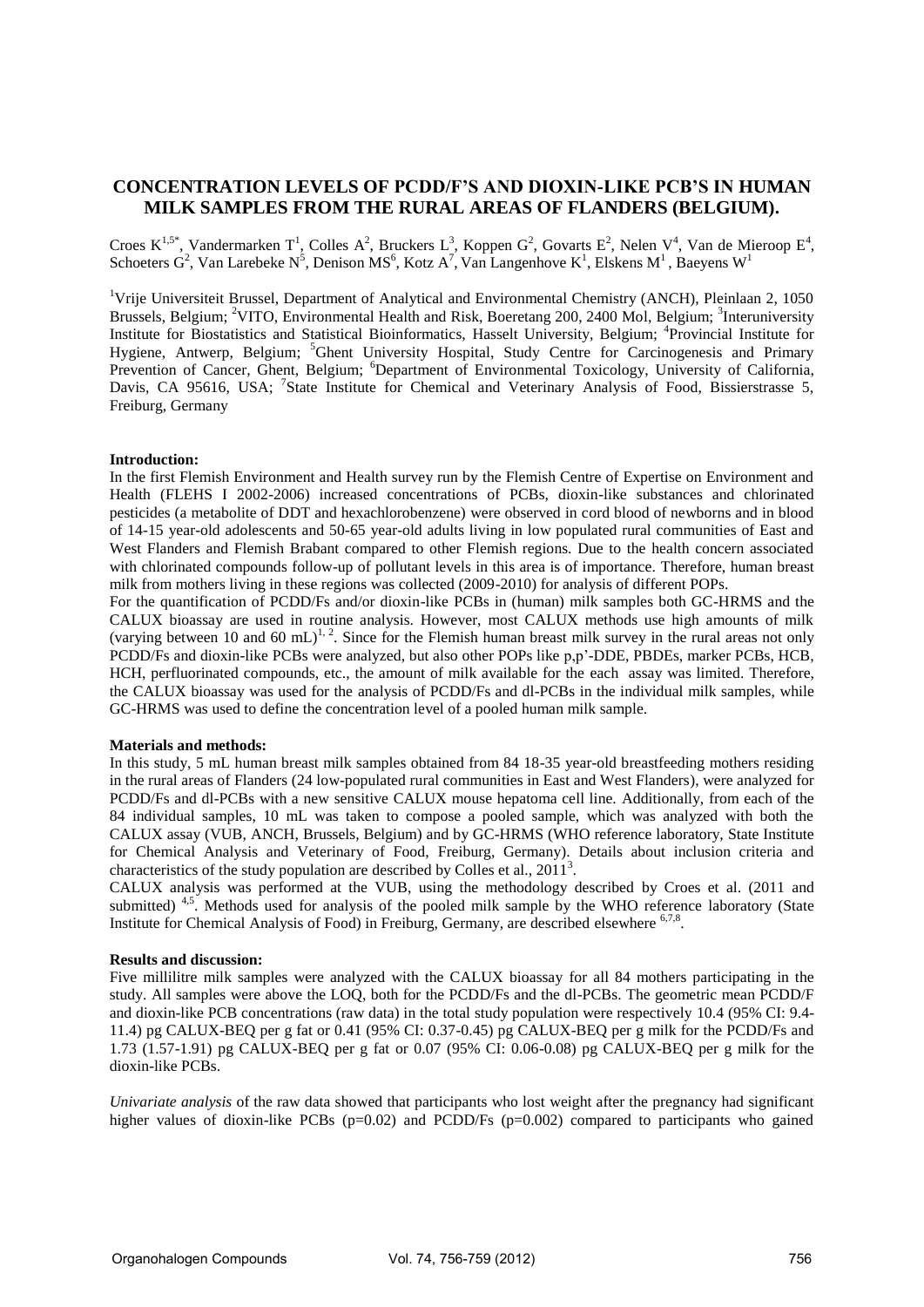weight. The CALUX-BEQ values increased with the age of the mother (p=0.001 for PCDD/Fs and p=0.048 for dl-PCBs). PCDD/F levels were also higher for mothers consuming local eggs (p=0.023). A non-significant trend was observed between smoking and the measured activity of the dioxin-like PCBs and PCDD/Fs. Levels of dioxin-like activities were higher in milk samples from current smokers (active and passive) compared to nonsmokers. This can be expected since dioxins are present in cigarette smoke. For the PCDD/Fs BEQ values of 10.7, 11.7 and 9.85 pg BEQ per g fat were found for respectively active, passive and non-smokers. For the dl-PCBs BEQ values of 1.93, 1.98 and 1.57 pg BEQ per g fat were found for respectively active, passive and nonsmokers. The small (non-significant) differences between dioxin levels in active and passive smokers can be due to amount of cigarettes smoked a day. When only taking into account active smoking, higher BEQs (for both PCDD/Fs and dl-PCBs) were found for ex-smokers compared to non-smokers or current smokers. After exclusion of outliers, PCDD/F levels were borderline significantly higher in mothers with lower BMI (p=0.047). No association was found between dl-PCBs and PCDD/Fs on the one hand and the education level of the mother, highest education level in the family and household income on the other hand. Sex of the baby, the number of years living in the study area and parity were also not significantly associated with the concentration of dl-PCBs or PCDD/Fs. It is however expected that the total concentration of POPs is lower in multiparous breastfeeding mothers compared to primiparous breastfeeding women, since dioxin and PCBs are off-loaded to the infant during gestation and lactation. Lorber and Philips [\(2002\)](#page-2-0)<sup>9</sup> estimated that maternal PCB/dioxin body burdens decrease 20% to 70% during six months of exclusive breastfeeding. This means that a mother will transfer more POPs to her first child compared to the later born children. In our study, also lower CALUX-BEQ values were found in the human milk sample of mother giving birth to a second child compared to the milk samples from primiparous women (2.1 versus 1.8 pg BEQ per g lipid with p=0.20 for dl-PCBs and 12.2 versus 10.5 pg BEQ per g lipid with p= 0.17 for PCDD/Fs).

In *multiple regression analysis* (after correction for predefined confounders and covariates that were significant in a stepwise model) no significant relationships were found for the dl-PCBs. A borderline non-significant relation was found between smoking before pregnancy and PCDD/Fs (p=0.05). The BEQ-levels were higher in ex-smoker compared to current smokers or women who never smoked. For the PCDD/Fs also significant relationships were found with weight change after pregnancy  $(p=0.003$  for ln PCDD/Fs and  $p=0.0001$  for the non-transformed PCDD/Fs in the model, both expressed in pg BEQ per g lipid) and consumption of local eggs. Participants who lost weight after pregnancy relative to their weight before pregnancy had significant higher values of PCDD/Fs compared to participants who gained weight. Weight losses result in a decrease of adipose tissue and thus in a release of POPs into blood and human milk. Participant who never consumed local eggs showed significantly lower PCDD/F BEQ values (expressed per g lipid), with p-values of respectively 0.05 and 0.04 for the Ln-transformed and the non-transformed exposure marker.

The CALUX-BEQ values on the pooled breast milk sample were in good agreement with the GC-HRMS data for both the PCDD/F and the dl-PCB fractions (Table 1). The PCDD/F BEQ values were 32 % and 60 % higher with CALUX compared to GC-HRMS, when using respectively the 1998 and 2005 TEF scheme. For the dl-PCBs a better agreement was found between the two techniques with the 2005 TEF scheme (a CALUX/GC-HRMS ratio of 0.58 compared to 0.37 for the 1998 TEFs). As already reported by various researchers, the lower dl-PCB values are probably due to the difference between the WHO-TEFs and the CALUX-REPs, while the differences obtained for the PCDD/Fs are probably due to other AhR agonists. The concentrations levels (in pg per g lipid) for some PBDD/F congeners, analyzed in the pooled human milk sample with GC-HRMS, are shown in Table 2. Although only a few congeners were measured, it is clear that these compounds have a relatively low contribution to the total TEQ/BEQ. When using the same TEF/REP values as for the chlorinated analogs, the TEQ would raise 0.42, 0.34, 0.41 pg TEQ per g lipid (medium bound, using the WHO-TEFs of 1998 or 2005, or the CALUX-REPs from Brown et al.  $(2001)^{10}$ , respectively). This would mean an increase of only 5 % to the total PCDD/F WHO-TEQ value and an adapted CALUX/GC-HRMS ratio of 1.26/1.53/1.24.

In a human milk study in Sweden (samples collected in 2002-2003), also low concentration levels of brominated compounds were found. The levels of 2,3,7,8-TBDF and 2,3,4,7,8-PeBDF were detected at concentrations of respectively 0.55 pg per g fat and 0.33 pg per g fat, which is comparable to the levels found in the Flemish pooled milk sample. 1,2,3,7,8-PeBDF was not detected in the Swedish milk samples (Flemish rural sample: 0.2 pg per g lipid), while 1,2,3,4,7,8-/1,2,3,6,7,8-HxBDF was found at a concentration of 3.8 pg per g fat (Flemish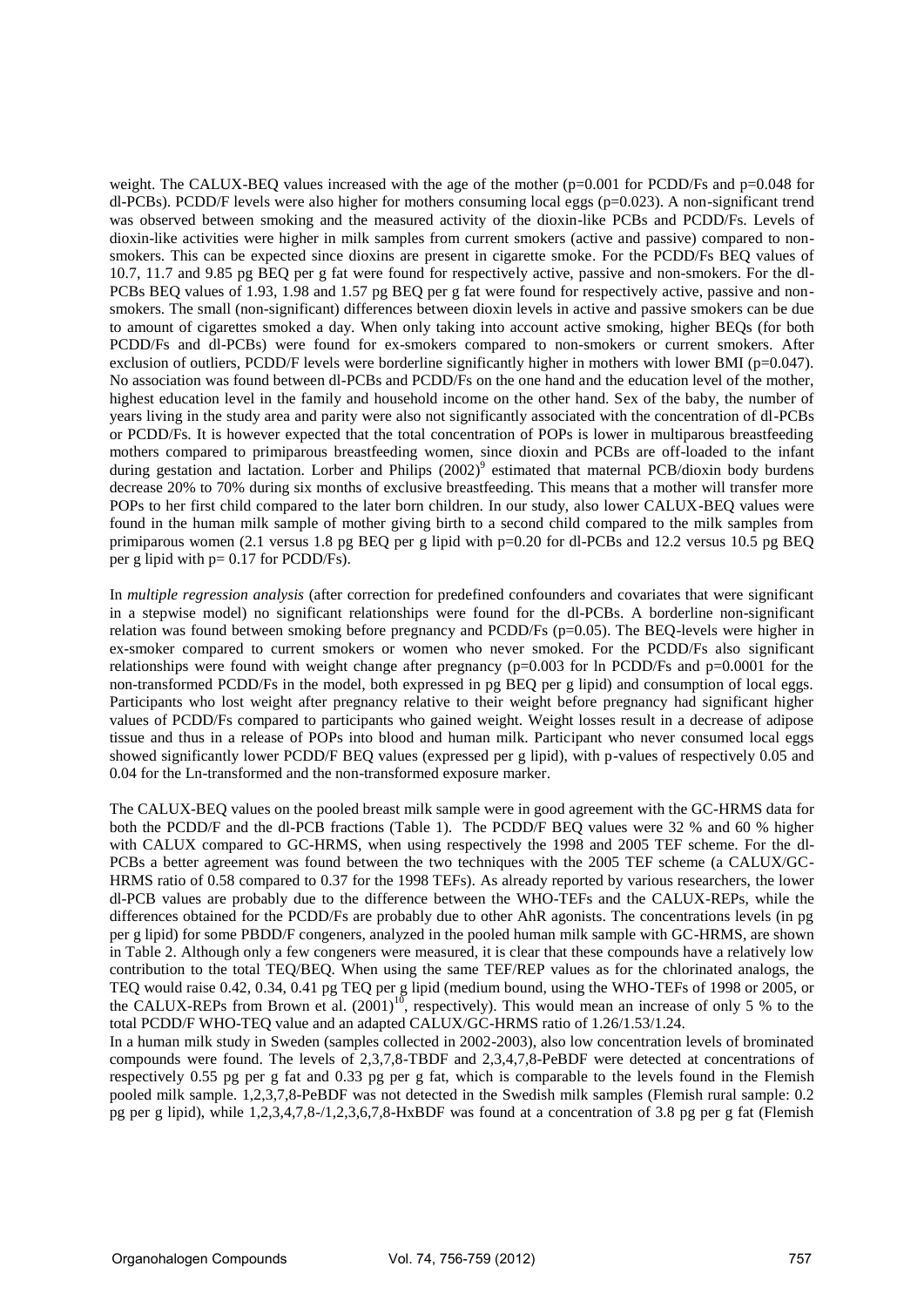rural sample: below LOQ)<sup>11</sup>. Kotz et al.  $(2005)^{12}$  $(2005)^{12}$  reported mean upper and lower bound PBDD/F TEQ levels of 1.08 and 0.32 in human milk samples from the third round of the WHO human milk survey (2001-2002). Dominant PBDD/Fs congeners were 2,3,7,8-TBDF (average concentration 0.7 pg per g fat, range < 0.1 - 2.7 pg per g fat) and 2,3,4,7,8-PeBDF (average 0.23 pg per g fat, range < 0.1 - 1.1 pg per g fat). Some other congeners, e.g. 2,3,7,8-TBDD (concentrations 0.06 - 0.28 pg per g fat), 1,2,3,7,8-PeBDD (0.14 - 1.0 pg per g fat), 1,2,3,7,8- PeBDF and 1,2,3,4,7,8-HxBDF could only be quantified in some of the samples. The PBDD/Fs contributed about 12 % to the total WHO-TEQ. In human adipose tissue, PBDD/Fs were found in a Swedish study from 2007. Depending on the TEFs/REPs used for calculating the upper and lower bound TEQ, the PBDD/Fs contributed 1 - 15 % to the total PCDD/F WHO-TEQ $^{11}$ .

The concentrations of the PCDD/Fs and dl-PCBs measured in the pooled sample of the rural population in 2009- 2010 by the WHO reference lab (CVUA, Freiburg, Germany) followed the ongoing declining trend that was observed in the WHO-coordinated human milk surveys (1989-2006).

In all Belgian campaigns, it was seen that the concentrations of dl-PCBs in human milk were much lower than the concentration levels of the PCDD/Fs. When comparing the Flemish PCDD/F levels, measured in the rural area, to the results from other European countries participating the  $4<sup>th</sup>$  WHO human milk survey from 2006 (Figure 1), the Belgian levels are still quite high despite the declining trend<sup>13</sup>. The dl-PCBs levels measured in this study were lower compared to other European and non-European studies<sup>14</sup>.

## **Acknowledgements:**

The authors acknowledge all mothers who kindly accepted to participate to this study, as well as the fieldworkers, midwifes, gynecologists, doctors and directors of the participating maternities, whose cooperation was essential for the successful results of this study.

This study was commissioned, financed and steered by the Environment, Nature and Energy Department of the Flemish government.

The authors are grateful to M. Denison and the other members of the University of California-Davis (USA) for generously providing our laboratory with the H1L7.5c1 cell lines which was developed with funding from a Superfund Research Program grant (ES04699) from the National Institute of Environmental Health Sciences.

## **References:**

1. Leng J-H, Kayama F, Wang P-Y, Nakamura M, Nakata T, Wang Y. (2009); *Chemosphere* 75: 634–639

2.Van Overmeire I, Van Loco J, Roos P, Carbonnelle S, Goeyens L. (2004); *Talanta* 63: 1241–1247

3. Colles A, Koppen G, Van De Mieroop E, Covaci A, Croes K, Kotz A, Mampaey M, Schoeters G. (2011); *Organohalogen Compounds* 73: 1555-1558.

4. Croes K, Vandermarken T, Colles A, Bruckers L, Koppen G, Govaerts E, Nelen V, Van de Mieroop E, Schoeters G, Van Larebeke N, Denison M, Kotz A, Van Langenhove K, Elskens M, Baeyens W. (2011); *Organohalogen Compounds* 73:1582-1585.

5. Croes K, Colles A, Koppen G, Govarts E, Bruckers L, Van de Mieroop E, Nelen V, Covaci A, Dirtu A.C, Thomsen C, Haug L.S, Becher G, Mampaey M, Schoeters G, Van Larebeke N, Baeyens W. (2012); *Chemosphere* submitted.

6. Malisch R, van Leeuwen FXR. (2002); *Organohalogen Compounds* 56: 317-320

7. Kotz A, Malisch R, Kypke K, Oehme M. (2005); *Organohalogen Compounds* 67: 1540-1544

8. Hui LL, Hedley AJ, Kypke K, Cowling BJ, Nelson EAS, Wong TW, van Leeuwen FXR, Malisch R. (2008); *Chemosphere* 73: 50-55

<span id="page-2-0"></span>9. Lorber M., Phillips L. (2002); *Environmental health perspectives* 110: A325.

10. Brown D.J, Chu M.D, Van Overmeire I, Chu A, Clark G. (2001); *Organohalogen Compounds* 53: 211-214.

11. Ericson Jogsten I, Hagberg J, Lindström G, Bavel B. (2010); *Chemosphere* 78: 113-120.

<span id="page-2-1"></span>12. Kotz A, Malisch R, Kypke K, Oehme M. (2005); *Organohalogen Compounds* 67: 1540-1544.

13. World Health Organization (2009); *Fact Sheet 4.3*; European Environment and Health Information System (ENHIS)

14. Malisch R, Kypke K, Van Leeuwen R, Moy G, Park S. (2008); *Organohalogen Compounds* 70, 228-232.

| :M<br>lipid<br>ng<br>mean<br>m.<br>‴a.<br>. |
|---------------------------------------------|
|---------------------------------------------|